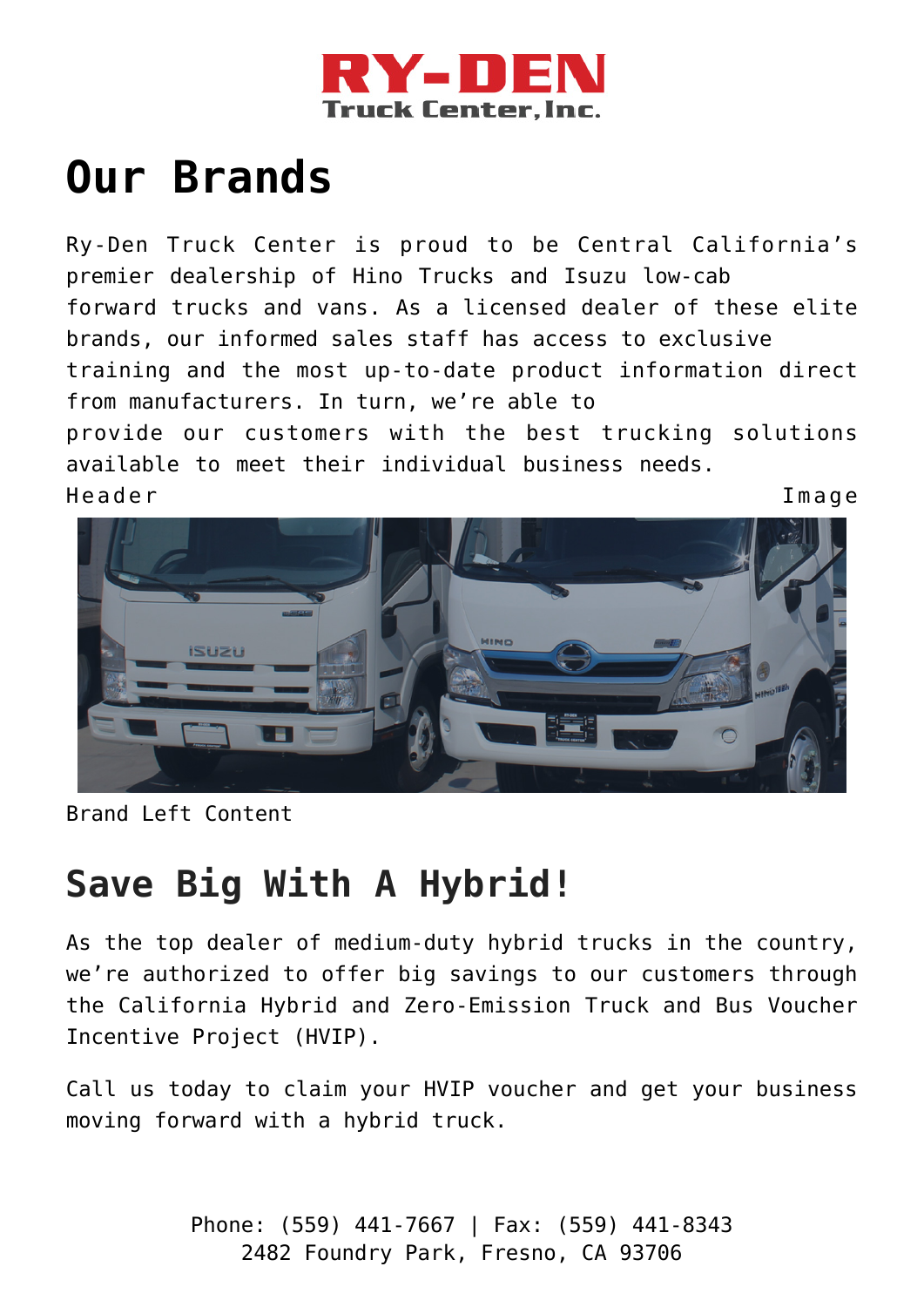

*While funding remains available, customers can receive a \$23,000 voucher good toward the purchase of a new Hino Hybrid truck. Plus, additional funding of up to \$40,000 is available through the On-Road Class 5 & 6 Truck Program.*



Brand Right Content

## **Built For Your Business.**

Whether you're a small business operator looking for a single diesel truck or you manage an entire fleet of commercial vehicles, Isuzu offers cost-effective options that you can count on. Isuzu's N-Series low-cab forward gas and diesel trucks, and Reach Next Generation Vans, are engineered to maximize driver productivity and minimize total cost of ownership.

*Funding of up to \$40,000 is available through the On-Road Class 5 & 6 Truck Program. You can view our current Isuzu inventory or contact us today at (559) 441-7667 to discuss which model best suits your needs.* Brand Second Box Image

> Phone: (559) 441-7667 | Fax: (559) 441-8343 2482 Foundry Park, Fresno, CA 93706